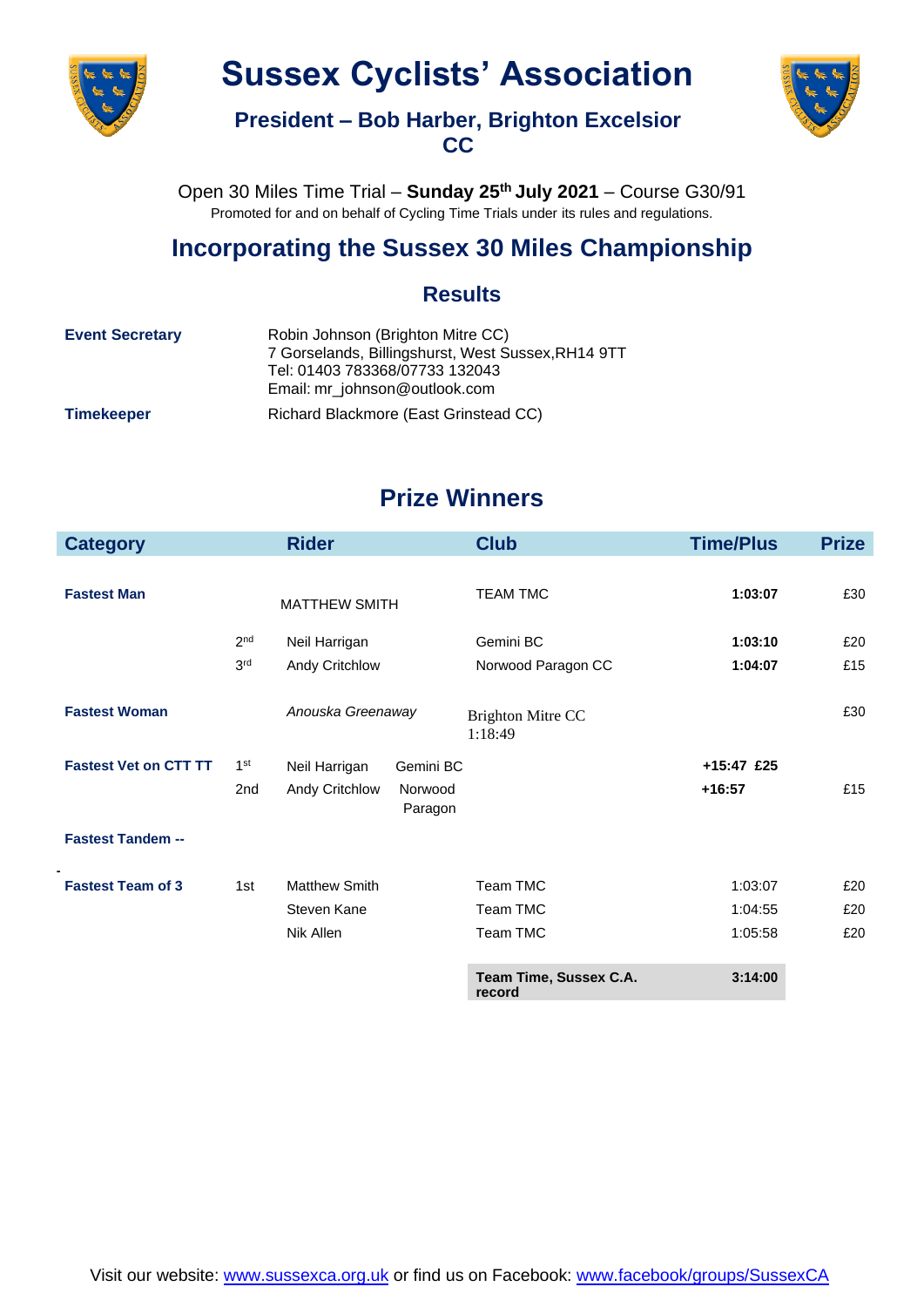#### **Tandem Event**

| <b>Pos</b> | <b>Name</b> | Club | <b>Actual</b><br><b>Time</b> |  |
|------------|-------------|------|------------------------------|--|
|            |             |      |                              |  |

| <b>Pos</b> | <b>Name</b>          | <b>Club</b>                  | <b>Actual</b><br><b>Time</b> |
|------------|----------------------|------------------------------|------------------------------|
| 1          | <b>Matthew Smith</b> | Team TMC                     | 1:03:07                      |
| 2          | Neil Harrigan        | Gemini BC                    | 1:03:10                      |
| 3          | Andy Critchlow       | Norwood Paragon CC           | 1:04:07                      |
| 4          | Cris Coxon           | <b>Brighton Mitre CC</b>     | 1:04:28                      |
| 5          | Steve Kane           | Team TMC                     | 1:04:55                      |
| 6          | <b>Howard Bayley</b> | <b>Blazing Saddles</b>       | 1:05:45                      |
| 7          | Nik Allen            | Team TMC                     | 1:05:58                      |
| 8          | Paul Newsome         | Project 51                   | 1:07:39                      |
| 9          | Nick Sturman         | <b>Team TMC</b>              | 1:08:15                      |
| 10         | <b>Martin Gibbs</b>  | Team TMC                     | 1:11:15                      |
| 11         | Paul Thatcher        | <b>Brighton Mitre CC</b>     | 1:11:44                      |
| 12         | lan Cheesman         | Worthing Excelsior CC        | 1:11:48                      |
| 13         | Spencer Kirkham      | Worthing Excelsior CC        | 1:13:26                      |
| 14         | James Stone          | <b>Brighton Excelsior CC</b> | 1:13:35                      |
| 15         | John Marinko         | <b>Brighton Mitre CC</b>     | 1:15:31                      |
| 16         | Peter Baker          | Lewes Wanderers CC           | 1:17:45                      |
| 17         | Anouska Greenaway    | <b>Brighton Mitre CC</b>     | 1:18:49                      |
| 18         | Peter Owen           | Norwood Paragon CC           | 1:24:39                      |
| 19         | Peter Horsfield      | Redmon CC                    | 1:29:55                      |
| 20         | <b>Brian Jones</b>   | Morden CRC                   | 1:32:07                      |
| 21         | Robin Johnson        | <b>Brighton Mitre CC</b>     | 1:32:31                      |
| 22         | <b>Chris Parker</b>  | Hastings + St. Leonards CC   | 1:37:46                      |
| <b>DNF</b> | Andrew Lock          | <b>Worthing Excelsior CC</b> |                              |

DNF Huw Williams Worthing Excelsior CC

DNS Nos. 2, 8, 11, 14, 15, 17, 23, 27, 29, 33, 34.

**--**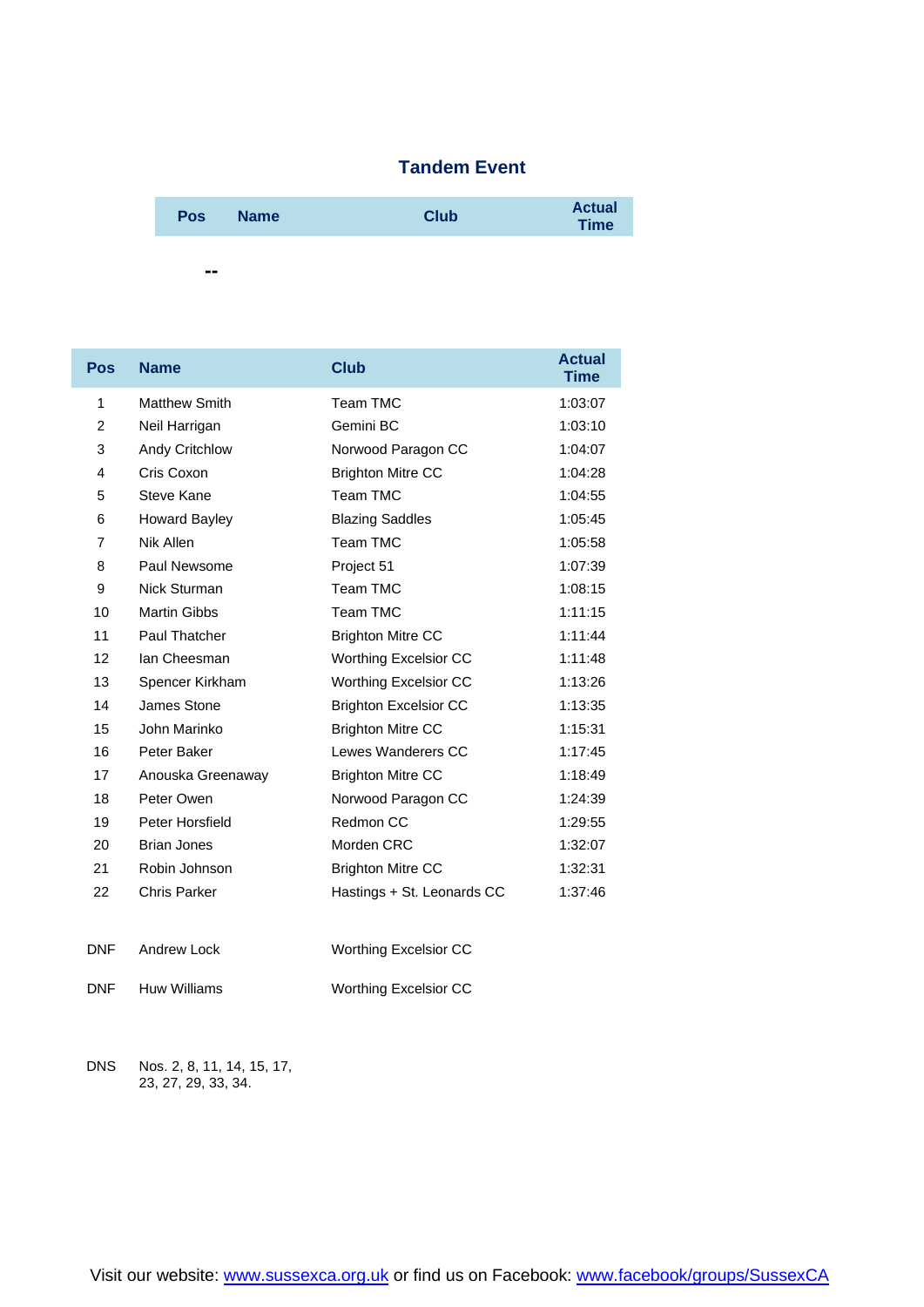## **Sussex C.A. Championship Awards**

| <b>Category</b>                          | <b>Rider</b>                                                                                                                                                                                                                                                                                                                                                          | <b>Club</b>                   | <b>Time/Plus</b> | <b>Award</b>   |  |
|------------------------------------------|-----------------------------------------------------------------------------------------------------------------------------------------------------------------------------------------------------------------------------------------------------------------------------------------------------------------------------------------------------------------------|-------------------------------|------------------|----------------|--|
| <b>Fastest Man</b>                       | <b>Matthew Smith</b>                                                                                                                                                                                                                                                                                                                                                  | <b>Team TMC</b>               | 1:3:07           | 30 Cup & Medal |  |
| <b>Fastest Woman</b>                     | Anouska Greenaway                                                                                                                                                                                                                                                                                                                                                     | <b>Brighton Mitre CC</b>      | 1:18:39          | Medal          |  |
| <b>Fastest Vet on CTT</b><br><b>Time</b> | Nik Allen                                                                                                                                                                                                                                                                                                                                                             | Team TMC                      | $+14:44$         | Medal          |  |
| <b>Fastest Junior</b>                    | Not contested                                                                                                                                                                                                                                                                                                                                                         |                               |                  | Medal          |  |
| <b>Fastest Juvenile</b>                  | Not contested                                                                                                                                                                                                                                                                                                                                                         |                               |                  | Medal          |  |
| <b>Fastest Team of 3</b>                 | Matthew Smith                                                                                                                                                                                                                                                                                                                                                         | Team TMC                      | 1:04:11          | Medal          |  |
|                                          | Steven Kane                                                                                                                                                                                                                                                                                                                                                           | Team TMC                      | 1:05:09          | Medal          |  |
|                                          | <b>Martin Gibbs</b>                                                                                                                                                                                                                                                                                                                                                   | Team TMC                      | 1:12:34          | Medal          |  |
|                                          |                                                                                                                                                                                                                                                                                                                                                                       | <b>New Sussex C.A. record</b> | 3:14:00          |                |  |
| <b>Timekeeper</b>                        | Richard Blackmore (East Grinstead CC)                                                                                                                                                                                                                                                                                                                                 |                               |                  |                |  |
| <b>Marshals</b>                          | Karl Roberton (Worthing Excelsior CC)<br><b>B2135</b><br>Dave Manders (Horsham Cycling)<br>A24<br><b>Washington Roundabout</b><br>John + Sheila Lucas (Worthing Excelsior CC)<br><b>Shoreham Roundabout</b><br>Dave Abbott (Bognor Regis CC)<br><b>Bramber Roundabout</b><br>Mike Marchant (Southdown Velo)<br>Beeding Court Roundabout Ray Smith (Brighton Mitre CC) |                               |                  |                |  |
| <b>Spotter at Finish</b>                 | Stewart Forbes (Horsham Cycling)                                                                                                                                                                                                                                                                                                                                      |                               |                  |                |  |

Very grateful thanks to all those who assisted at the event.